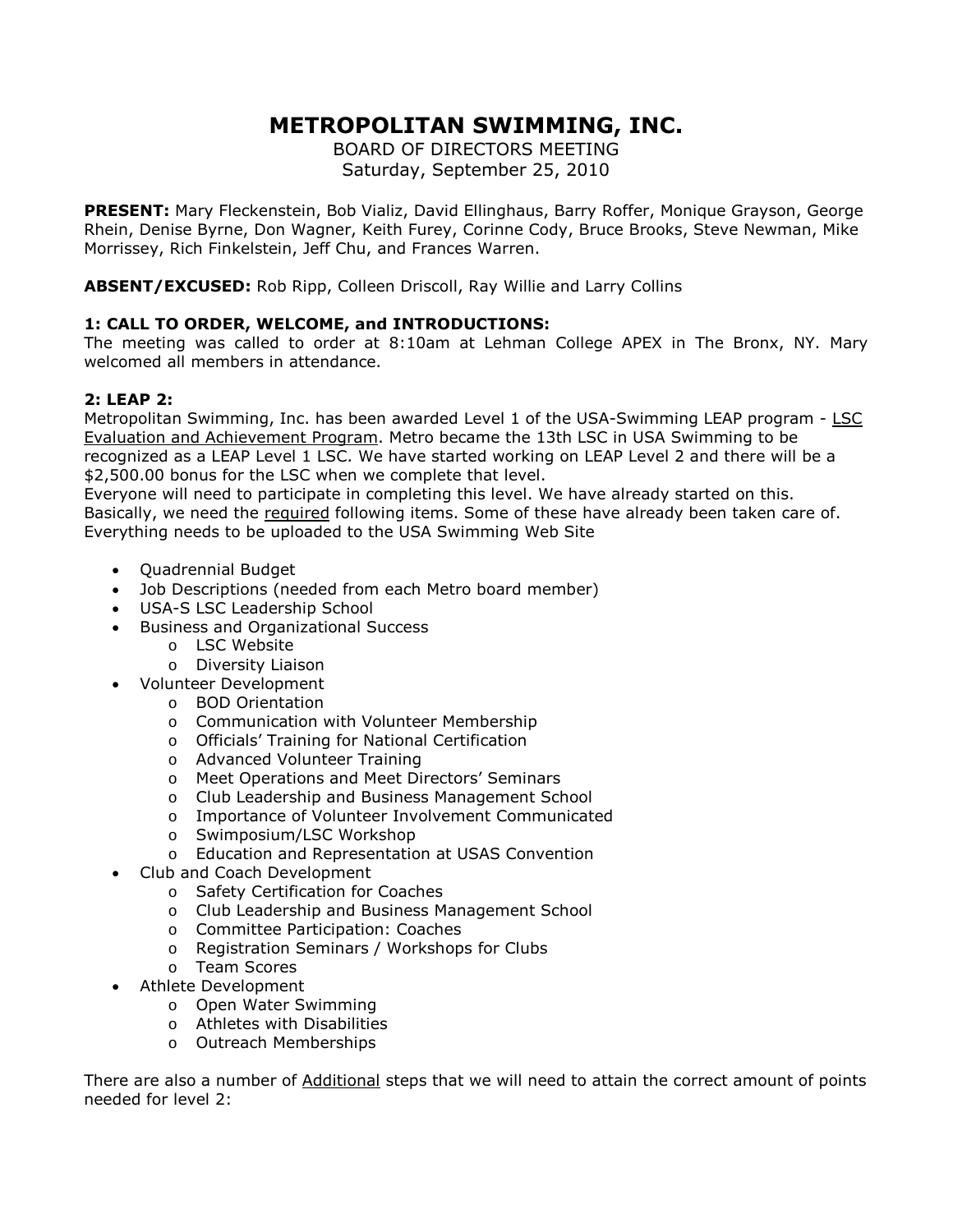- Business and Organizational Success
	- o USA Swimming Swimposium
	- o Electronic Meet Entry
	- o Service and Facility Contracts
	- o Pool Certification
	- o Annual Review of Employees
- Volunteer Development
	- o Education: Structure of USA Swimming
	- o Number of Officials at Zone or Sectional Level Meets
	- o Volunteer Recruiting
	- o Service Award Recognition
- Club and Coach Development
	- o Coach of the Year Awards
	- o Coach Recognition
	- o Certification Training: CPR
	- o Certification Training: First Aid
	- o Certification Training: Safety Training for Swim Coaches
	- o Financial Assistance to Clinics
	- o Financial Assistance to USAS Convention
	- o Coach and Club Support of LSC Competitions
	- o Club Recognition Program
- Athlete Development
	- o Financial Assistance for Travel
	- o Camps and Clinics
	- o All-Star Team
	- o Athlete Representation at the USAS Convention
	- o Athlete Recognition Awards
	- o IMX Participation
	- o Meet Participation

#### **3: Athletes Protection Policy**

- Information has been posted on the web site so everyone will know what is going on. This is extremely important and the policy has been passed at the House of Delegates at USAS Convention in Dallas on September 18, 2010. We need to stress to our coaches, our board members, and all registered non-athletes members, what is in that policy! Please read it!!!
- Additions, changes and new measures will be implemented in the following areas:
	- o Education
	- o Athlete Protection Policies
	- o Background Checking
	- o Pre-Employment Screening
	- o Reporting
- Be careful using Facebook don't be "friend" with swimmers!
- Long discussion about the importance and meaning of the legislation in the area of Athlete Protection.
- All registered non-athletes will need to do a background check, maybe not the same as the coaches' background check. All chaperones will need to be registered non-athletes members of USA-Swimming

#### **4: Athletes Representatives:**

Erik Heinemann resigned from his position as Senior Athlete Rep.

The board conducted a vote which resulted in a tie! Jeff Chu made a motion to accept both athletes as Junior Reps. Bruce Brooks seconded the motion which was approved by all. Welcome to Gregg Byrne (NYSA) and Liyan Yao (TVSC).